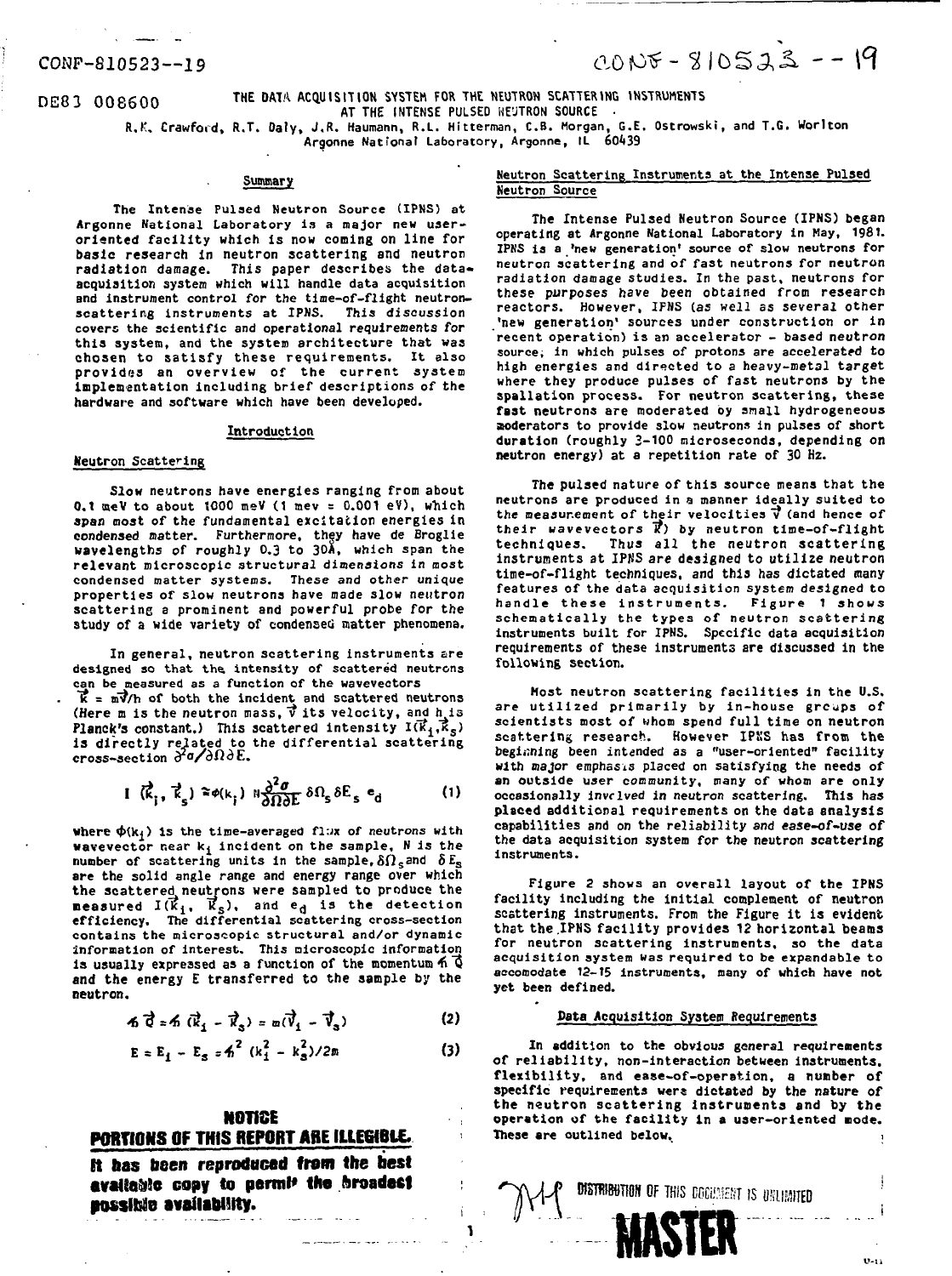# Data Acquisition Requirements

 $\mathbf{r}$ 

General. Although the various time-of-flight neutron scattering instruments indicated in Fig. 1 are physically quite different, when considered from the point-of-view of data acquisition they are all very similar. Each of the instruments appears to the data acquisition system as a collection of detectors, or separate elements of one or more position-sensitive detectors, from which data are collected concurrently. For each detector or detector element, the detected neutrons result in detector pulses, each of which must be identified with a digitized spatial descriptor x (detector or detector element in which the event occurred) and a digitized time descriptor t (measured relative to the source pulse time for example). The data acquisition system must then bin these events in a two-dimensional histogram of size  $n_{\text{en}}$ <sup>\*n</sup>t for each instrument, where  $n_d$  is the number of detectors and/or instrument, where m<sub>d</sub> is the number of detectors and/or<br>detector elements in the instrument and n. is the average number of time channels required for each detector element.

Specific Instrument Parameters. TabJe 1 lists the initial complement of instruments to be attached to the IPNS data acquisition system and indicates the number and type of detectors used by each. Table I also indicates the maximum number of time channels required per detector (or group of detectors - see below) and provides an estimate of the time-per histogram and the maximum overall peak and timeaveraged data rates expected at each instrument. (These latter quantities were calculated using Eq. 1 with estimated maximum sample scattering crosssections and using realistic instrument and ultimatesource-strength parameters. When available, experience with prototype instruments was also factored into these estimates.)

Grouping of Detectors. The numbers derives for n, the histogram size, in Table I represent at. immense amount of data for the user to handle for a single experiment. In many cases this degree of spatial resolution is not required and the user would prefer to have a considerably condensed data set with which to work. In particular, in many cases the outputs from a number of detectors could be combined after suitable manipulation, so that a single set of time channels would represent that entire group of detectors.

In the case of the powder diffractometers the desired grouping would combine detectors in such a way that events corresponding to the same d-spacing between crystalline planes in the sample would be binned in the same channel. This diffraction by the sample is governed by Bragg's law  $\lambda$  =2d sin  $\theta$ , where  $\lambda$ is the neutron wavelength and 6 is one half the scattering angle, and for the time-of-flight case this reduces to

$$
d = (h/2m)(1/L \sin \theta)(t-t_0)
$$
 (4)

Here L is the total source-sample-detector path length, t is the time of detection of the neutron, and  $t<sub>0</sub>$  is the average time of emission of the neutron from the source.  $(t_0$  is itself a slowly varying function of *K*and hence of t.) This grouping to combine events with the same values of d is best done before histogrsmming the data, as the calculation in Eq. 4 should be carried out with a high degree of precision In t if the overall instrument resolution is not to be degraded by the grouping process.

In the case of the chopper spectrometers, the desired grouping would combine events corresponding to the same scattered neutron energy E<sub>s</sub>. This is given by

$$
E_3 = m L_3^2 / 2(t - t_1)^2
$$
 (5)

where  $\mathtt{L_S}$  is the sample - detector distance, t is the time of detection of the neutron, and  $t_1$  is the time the neutron was at the sample.  $(t_1$  is determined by the chopper-open time and is the same for all detectors.) For some IPNS instruments, detectors are located at several values of L<sub>S</sub>, so events with the same  $(t-t_1)/L_s$  which must be combined.

Since the grouping desired differs from instrument to instrument, and may differ from experiment to experiment on a given instrument, the selected grouping scheme must be very flexible. Changing of the grouping must also be a relatively simple task.

# **Display** Requirements

Display of live data is essential for each instrument if the users are to interact effectively with their experiments. Minimum required live display capabilities include simple histogram displays of selected portions of the data histogram as it is being collected, and x-y density plots of selected portions of the x-y-t histogram for the area detector on the single crystal diffractometer. Similar graphic capabilities must also be available for display of stored data and for data in various stages of analysis. Hard-copy plotting capabilities should be readily accessible to each instrument.

# Data Manipulation and Analysis Requirements

During Experiment. The user must be able to apply simple corrections (eg - normalization, background subtraction, unit conversions, etc.) to the raw data histograms before or after collection of the histograms is complete. The user should be able to display these results and should be able to compare graphically all or part of the raw or corrected histograms with spectra derived, from previous measurements or from calculations. Such manipulations should not interfere with data acquisition.

After Data Collection is Complete. All the manipulation features discussed above should be available at this stage as well. In addition, it should be possible for the user to complete at least a preliminary data reduction, and preferrably a final data reduction, while at the IPNS facility. This is particularly important because the immense quantities of raw histogram data and the form in which the data appear in the histogram often make it difficult to ascertain the quality of the data or the appropriate course for. further measurements until after the data reduction has been completed. Data reductions generally include background subtractions, normalizations, unit conversions, and frequently also Include least squares fits to complicated models and/or extensive calculations of extraneous effects such as multiple scattering.

An estimate of the computing power required to provide this analysis eapabiity was made by scaling from previous experience with time-of-flight instruments. This estimate indicated that analysis of data from a full complement of 12 instruments would require the equivalent of 2-3 hours of computing time on the IBM 370/195 system at the Argonne Central Computer Facility, per day of operation of the IPNS facility. The set of the set of the set of the set of the set of the set of the set of the set of the set of the set of the set of the set of the set of the set of the set of the set of the set of the set of the set of the star and a straightful and additional

**Company of Congress** 

 $\boldsymbol{\mathcal{P}}$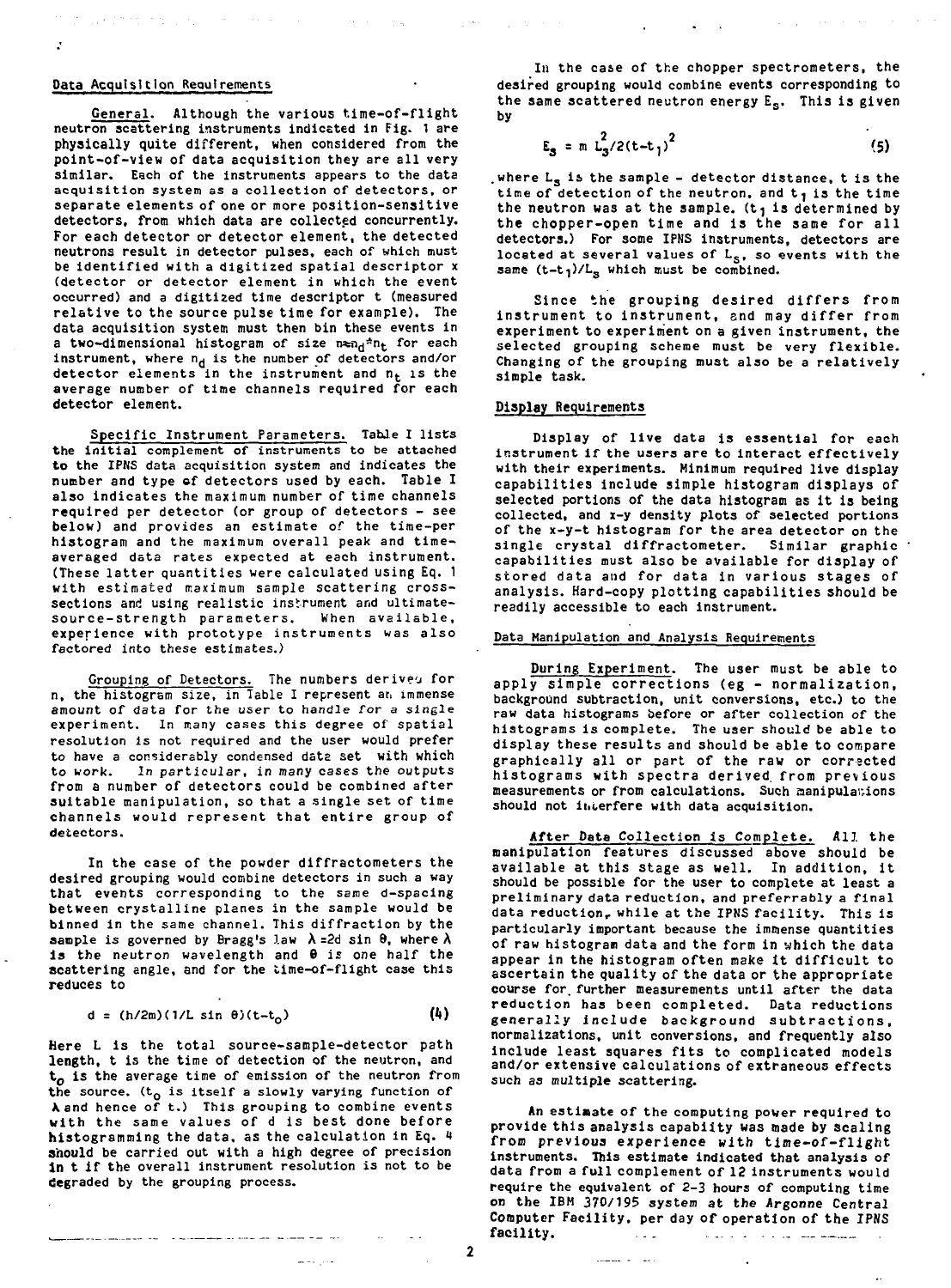### **Instrument Control and Monitoring Requirements**

**Requirements for control and monitoring which can be foreseen include monitoring and/or control of chopper-source phasing, driving of stepping motors to change sample or detector orientations, and monitoring and/or control of experimental environment parameters (eg-temperature, pressure magnetic field, etc.) Control and monitoring operations should not interfere with data acquisition except when the monitored variables indicate that shutdown of data acquisition is appropriate. It is expected that control and monitoring requirements will expand with time, and the system must be able to accommodate this expanson with a minimum of disruption and expense.**

# **Data Storage Requirements**

**Three categories of data storage are envisioned. These are temporary storage during the experiment,** short-term storage (~30 days) immediately following **the experiment, and long-term archival storage. Tenporary storage requirements Include.the rapid access storage used to collect the histogram, and file storage of the data sets (eg-backround, normalization, etc.) needed for-the manipulations discussed above plus some back-up data sets and some earlier data sets for comparison. Short-term storage includes the online fil e storage required during the data analysis stage. This should be sufficient to hold all the new histogram data sets, backround and normalization data etc., for about 30 days, as well as c number of analyzed or partially analyzed data sets. Long-term archival storage of raw histogram data set3 would be expected to be on magnetic tape or other archival medium.**

**The histogram size and time/data set data in Table I were used in estimating storage requirements. Kith the exception of the SCD, these requirements amount to a few Mbytes per instrument.**

# **Data Transfer Requirements**

**At the minimum, magnetic tape facilities must be provided to allow users a means to take their data hone with them and to bring in analysis programs.**

### **Hardware Implementation**

#### **System Architecture**

**In order to meet the requirements of reliability, non-interaction between instruments, and large conouting power, and to provide each instrument with access to data transfer, hard copy, and mass storage facilities, a "star" configuration (see Figure 3) was selected for the data acquisition system. This section followed a detailed design study. <sup>1</sup> In this configuration each system has its own "instrument computer system" to handle the data acquisition and control , graphi c display , and simpl e data •anipulations during the experiments. Each of these instrument systems is linked via a high-speed data transfer link to a single central "host computer system" which provides the computing power necessary for data analysis. Expensive mass storage, data transfer, and display peripherals are located in the** host system, where they are accessible to all instruments.

**To improve the overall system reliability each instrument system is capable of standalone operation. Furthermore, in order to provide the large address space required to build histograms of the size Indicated in Table I and to minimize interference**

**between data acquisition and other functions of the instrument system, each instrument system is equipped with separate histogram memory and with a microcomputer with a large address space, both of which are dedicated to data acquisition. The remainder of the instrument system functions are handled by a minicomputer which also supervises the actions of the data acquisition microcomputer and has access to the histogram memory.**

**The major procurement for the data acquisition system consists of the host computer and five instrument minicomputers. These were required to be compatible with one another in addition to meeting all the other requirements set forth above. A competitive bidding process led to the selection of a DEC VAX 11/780 computer as the host with DEC PDP 11/34A computers as the instrument minicomputers. Specific configurations for these computers and for the other components of the instrument systems are detailed below.**

# **Instrument Systems**

**Each Instrument system can be roughly separated into three parts: a CAMAC system, a MULTIBUS system, and a PDP 11/31A system. These systems and the interfaces between them are discussed in turn below.**

**CAHAC System. CAMAC was chosen to provide a flexible, modular standardized system in which to implement the special-purpose modules required to encode the data. The CAMAC system developed for the IPNS instruments is shown in block form in Figure 1. The data discriminator modules used in the system have the common feature of interfacing to the CAMAC dataway through a First-In. First-Out (FIFO) buffer memory.** The function of these FIFO's is to acquire data at high instantaneous rates and' to allow faster transfer **of the data from the CAMAC system to the MULTIBUS system by the use of Direct Memory Access (DMA) block transfers of the data.**

In addition to the crate controller two specialized modules are required in each system. **These are the Polling module and the Clock module. This leaves 20 slots free for data discriminator modules in each crate.**

**Polling Module. The polling module scans the L lines from the data acquisition modules within a given CAMAC Crate to determine which modules contain data in their FIFO buffers. When a module is found which contains data the polling module passes to a parallel I/O port on the MULTIBUS an eight bit word. This** port in turn interrupts the Z8001 microcomputer and supplies it with the 8 bit word, three bits **identifying the crate and five bits indicating the nodule number within the crate. For some of the instruments it is necessary to have more than one CAMAC Crate filled with data acquisition modules. For** this reason the polling module is designed to fill the **role of either a master or slave. As a slave unit the module will scan only its crate, while in the master mode it also scans the slave units in other crates.**

**Master Clock Module. Only one master clock module is used for each instrument computer system. This module generates an 8 MHz clock, which will result in a clock start time uncertainty of 125 ns, and will produce digitized times in 125 ns increments. Upon** receipt of a t<sub>o</sub> pulse (pulse indicating neutron **production at the source) the module produces a 'SYNC** pulse which is used by the discriminator nodules as a time digitizer reset pulse. The number of to pulses received while data acquisition is active **are** counted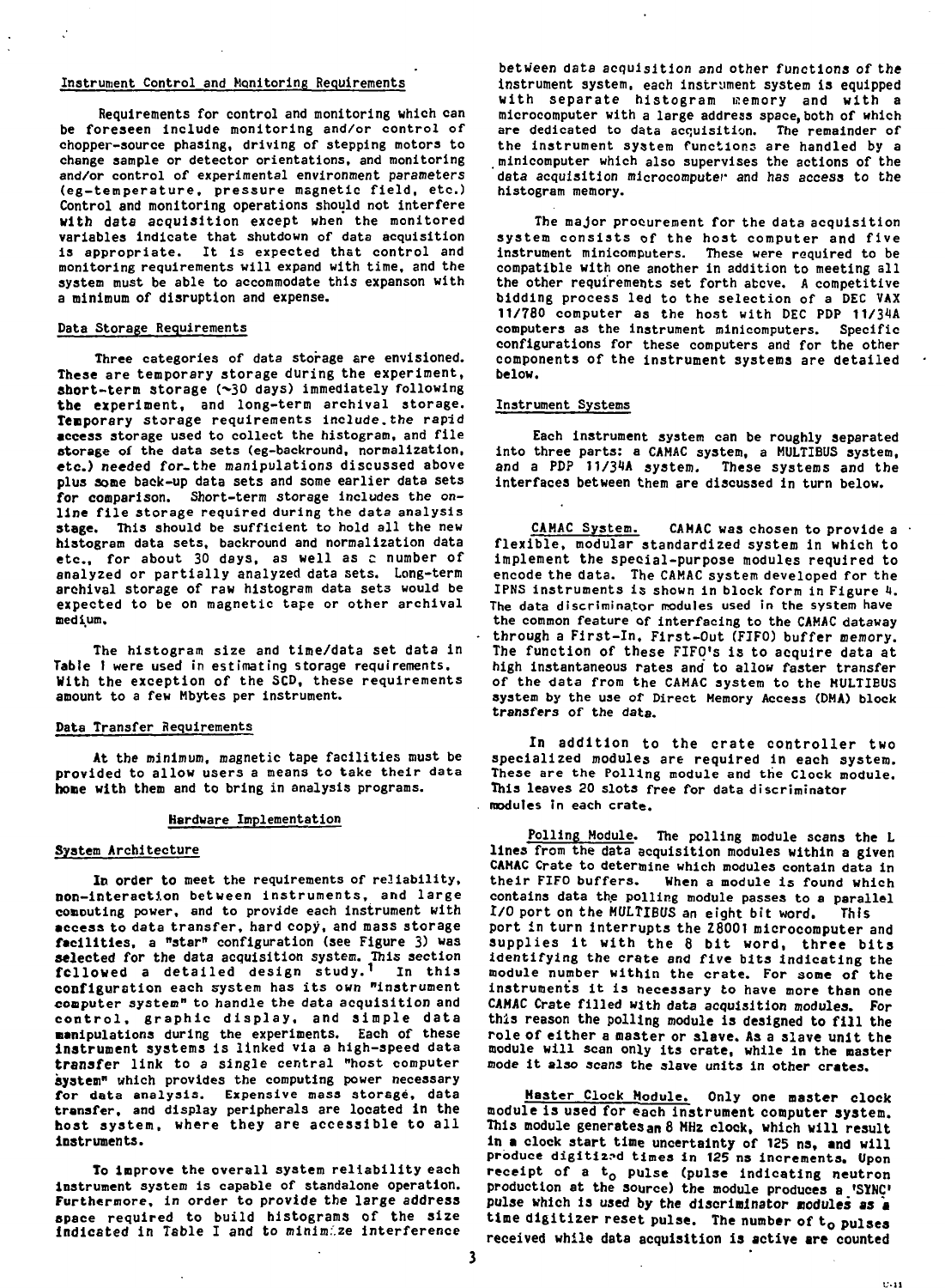by a 24 bit counter. Upon command from the CAMAC **controller, or from external hardware command, the** clock module issues an 'INHIBIT' signal, synchronized to the t<sub>o</sub> pulses. Upon receipt of the 'INHIBIT' signal all modules stop data acquisition. The clock module also has provision for allowing data acquisition only within a programmable time window after each  $t_{0}$  pulse.

.<br>In the first particle of the control of the company and control and company and control of the company of the

 $\mathcal{F}$  is the contract of the projection of  $\mathcal{F}$ 

CAMAC-Time-of-Flight Discriminators. These modules, which are used for standard and linearposition detectors, produce output formats which are the same for both types of detectors, although the detector signal is digitized differently for each detector type. For the standard detectors, each discriminator can handle inputs from 8 independent detectors. Each input has its own programmable lower discriminator level, and all 8 have a common, programmable upper discriminator level. When an analog pulse on one of the inputs falls within the discriminator levels, a 20 bit time word is combined with 3 bits of input identification, and the resulting 23 bits is loaded into a FIFO buffer in the module. The buffer can store sixteen 24-bit words. When this FIFO contains 8 data words, the module sets a CAMAC **LAM** indicating that the module requires service. The 21th bit in these words is used to indicate FIFO overflow. Data acquisition can be gated on or off at all modules by an "INHIBIT" signal generated in the clock module. Each crate can hold 20 such modules clock module, each crate can noid zo such modules<br>(160 detectors) ro some instruments recuire more than one CAMAC crate.

The discriminators for linear-position-sensitive detectors produce a 20 bit time word, and one bit to indicate FIFO overflow. The 3 bit input identification now contains detector position information. This module also has a programmable window discriminator. In addition, it has position encoding cicuitry which enables it to digitize the position information for one or two linear position sensitive detectors depending upon the resolution desired. The resolution is selectable to either 1 part in 4 or 1 part in 8. With the lower resolution, two detectors can be serviced, with the upper bit of the 3 bit position code indicating from which detector the data originated.

For area-position-sensitive-detectors (initially present only on the SCD instrument) the role of the discriminator module is filled in part by an x, y position digitizer at the detector, in part by a timedigitizer module and in part by one or more 256 word x 16 bit commercial CAMAC FIFO modules (see Fig 4). The x. y position digitizer provides 8 bits of x and 8 bits of y position in digital form. The time digitizer module latches the x, y position data, produces a 16 bit time word, and multiplexes and strobes these into the FIFO module. The FIFO module(s) also set a CAMAC LAM when they are filled to a selected level.

CAMAC-MULTIBUS Interface. The interface between the CAMAC and MULTIBUS systems consists of a commercial CAMAC crate controller, modified to allow the polling nodule access to the L lines and connected to a custom interface module in the MULTIBUS system. This interface provides for high-rate block transfers of data from the CAMAC FIFO's to the memory in the MULTIBUS system, and also allows programmed transfers of control information to modules in the CAMAC system. Each interface module in the MULTIBUS system **can be connected to as many as 8 CAMAC crate controllers.**

MULTIBUS System. MULTIBUS is a IEEE standard system bus. In the IPNS data acquisition system the MULTIBUS links the data histogramming microcomputer. the random access memory (RAN) in which the histogram is built, and the interfaces to the CAMAC and PDP 11/31A systems. The MULTIBUS was selected over other potential bus structures primarily because of the timely commercial availability of the necessary modules for this bus.

en aggreger i alle ligger i level i delen en level i

Figure 5 is a block diagram of the basic IPNS MULTIBUS system. This system consists of a Central Data Corporation Z8001 microcomputer board and enough RAM boards to supply the required histogram and program memory. It also houses a serial-parallel I/O board used for program development and system maintenance, as well as for the input from the CAMAC polling modules and the custom modules which are parts of the MULTIBUS-CAMAC interface (see above) and the MULTIBUS-PDP 11/34A interface (see below).

The microcomputer receives raw space-time data from the data acquisition modules via the CAMAC Controller and performs logical and arithmetic transformations on the raw data as required by each instrument. The processed raw data is then histogrammed in the RAM. The microcomputer will also carry out simple control functions on the CAMAC data collection instrumentation such as: START, STOP, INHIBIT DATA COLLECTION; SET LOWER LEVEL DISCRIMINATION, etc.

The semiconductor BAM used to store the space-time histograms is implemented on MULTIBUS compatible boards (128 kbyte or 512 kbyte per board) available from several vendors. The single board microcomputer is capable of directly addressing 8 Mbytes of memory on the MULTIBUS', and with memory management hardware the address space can be extended to 16 Mbytes, which will handle all the histogram requirements envisioned.

MULTIBUS-PDP 11/34A Interface. All transfer of data between the MULTIBUS and PDP 11/34A are handled on a DMA basis. The hardware consists of a commercial interface (Associated Computer Consultants UMC-Z80) located in the UKIBUS, connected to a custom interface board located in the MULTIBUS.

**to: The interface to the MULTIBUS enables the PDP 11**

- 1. read and write MULTIBUS memory directly in byte, word, or longword context while **allowing the memory increment size between successive transfers to be programmed, thus allowing non-contiguous data transfers to/from MULTIBUS memory.**
- **2. issue two levels of interrupts to the Z8001 microcomputer in the MULTIBUS. These are Interrupt Level 0 and NON-MASKABLE-INTERRUPT.**
- **3. issue a RESET to the MULTIBUS.**

. The ability of the hardware and the PDP 11 software driver to multiplex I/O requests from the PDP IT enable the interface to appear as 12 separate I/O channels. Presently only three of these channels are implemented. One supports general purpose MULTIBUS communication, another supports I/O transfers related to histogram display functions, and the third supports full duplex synchronous data transfers to the HOST computer.

PDP 11/31A System. Figure 6 shows the PDP 11/34A system configuration. Each such system consists of a DEC PDP 11/31A minicomputer with hardware floating point, 256 kbyte solid-state memory, dual RL02 to Mbyte cartridge disks, and a DEC LA120 hard-copy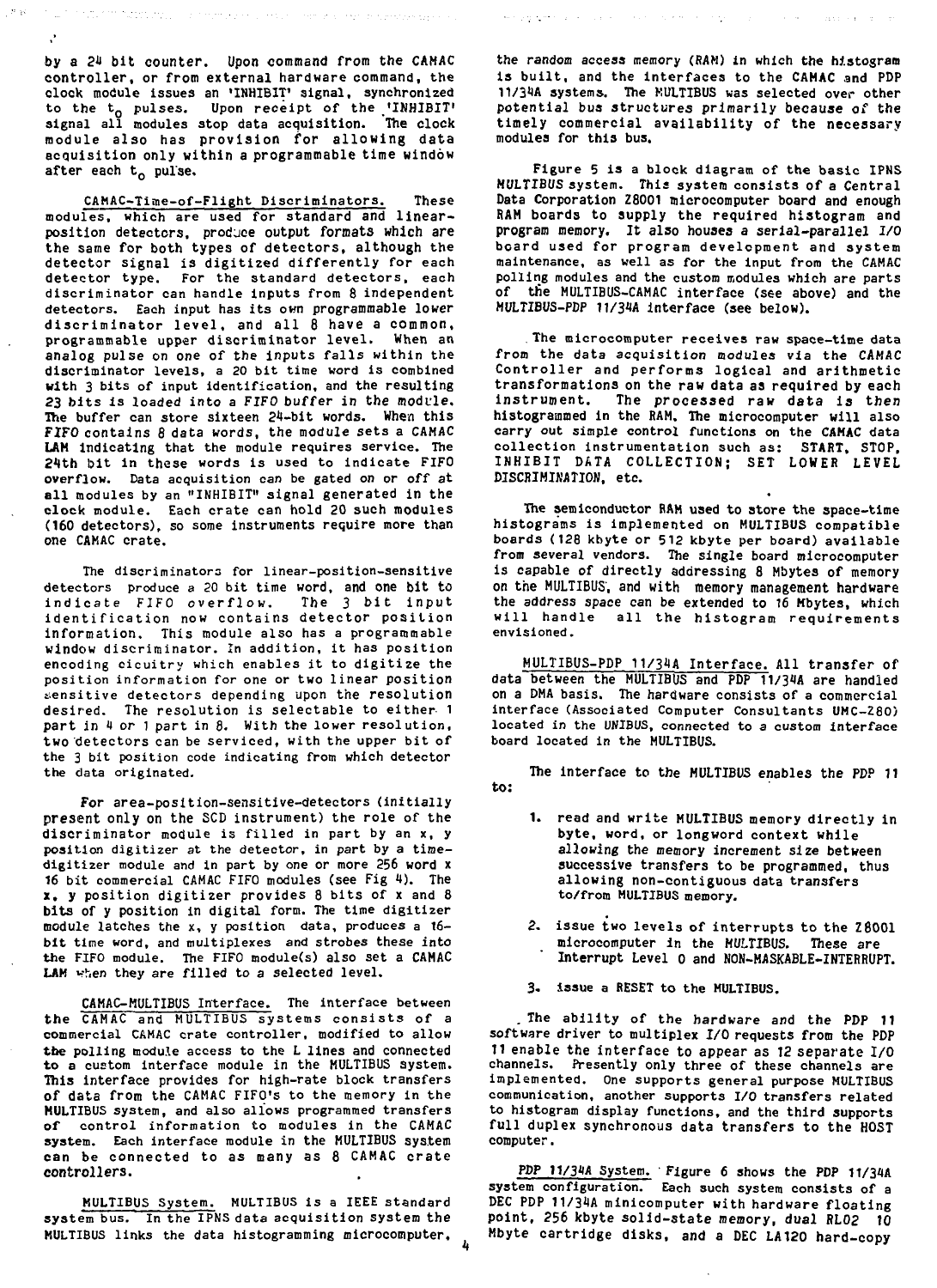**terminal. This system uses the RSX-11M operating system. Each system also includes a DEC VS11 raster graphics system (512 x 5t2 .-esolution) utilizing a DEC VT100 as monitor and/or video terminal. Also included with each PDP JJ/34A system is a CAMAC crate interfaced to the PDP 11 through a CAMAC controller. This CAMAC crate and controller are used for control and monitoring instrumentation.**

# **PDP 11 - Host Data Link**

**At the PDP-11 the same commercial Interface (UMC-Z80) used as part of the MULTIBUS-PDP t1/3« INTERFACE also provides the hardware to support high rate synchronous serial data transfers to the Host computer using the SDLC protocol. At the VAX Host computer, another commercial product (SIEB) is used which also supports the high rate SDLC serial communication protocol. These commercial products implement at each end of the communication link from each PDP-11 to the VAX s Z80 microcomputer, 2 Kbytes of memory, and a Z80 SIO communication chip dedicated to transferring data over the link. The data will be transferred from internal Z80 memory to either PDP-11 or VAX memory on a DMA basis.**

**The hardware is presently in place and software drivers are being written. Initial emphasis will be placed on supporting high rate ( 500 Kbaud) transfer of large data sets between the PDP-11 and the VAX.**

### **Host System**

Figure 7 shows the initially implemented Host **system configuration. This system presently consists of a DEC VAX 11/760 computer with Floating-point Accelerator, 1 Mbyte of solid-state memory, one RM02 67 Mbyte disk drive, one RL02 10 Mbyte cartridge disk drive.one TU77 800/1600 bpi-125 ips tape drive, one LA 120 hard copy terminal, and three VT100 video terminals. This system uses the VAX/VMS operating system. The system also includes a DEC VS 11 raster grahics system with a Hitachi color monitor, a VERSA7EC 1200A electrostatic printer/plotter, modems. and a Printronix line printer. It is expected that disk capacity on the Host system will be expanded to meet user needs.**

# **Software Implementation**

### **Instrument Computer Software Organization**

The instrument computer system configuration **chosen, with the Z8001 microcomputer dedicated to data acquisition, provides a system capable of executing a variety of data-histogramming algorithms while leaving the PDP 11/34A minicomputer free to serve as a powerful and flexible interface to the user. The philosophy has thus been to limit Z8001 software to the data acquisition algorithms themselves plus a few additional data-acquisition-related functions, and to implement all other software on the PDP-11/31A. This other software includes programs for interactive setup of histogrsmming parameters, downloading programs and parameters to the Z8001, initiation and monitoring of data acquisition, control of instrument parameters (eg - angle settings, etc.), disk backup of histogram data, display of live or stored data, communication with the Host computer, and data manipulations including conversion of units, etc.**

Concepts. The software for both the 28001's and **the PDP 11/3tA's is organized around the concepts of •Histograms', "Histogram Fields', and 'Runs'.**

**The Z8001 microcomputer receives each event as 32 bits of position and time information. It is the job**

**of the microcomputer to map this position and time information to a memory address and to increment the contents of that address. This process is** *referred* **to** as 'binning' the raw data into 'histogram' **representations of the data. Each event may contribute at most once to any one histogram. However the microcomputer can repeat the binning process several times for each event, thus concurrently producing several different histogram representations of the same raw data set. These different histograms are identified by a histogram index IH.**

**Within the histogram the data is organized into** 'fields', each of which consists of contiguous memory **locations. The first two words of a field are reserved for the total number of counts in the field, which provides a check on data integrity.**

**A 'Run' is defined as a data acquisition operation of the system with a single distinct set of Instrument and histogramming parameters. Each separate Run is assigned a 'Run Number'. All the** parameters used to set up a Run (parameters controlling data histogram organization, sample and instrument parameters, etc.), other pertinent **parameters (time of Run setup, time of data acquisition start, etc.), and the raw histogram data collected during that Run are all gathered into one 'Run File <sup>1</sup> identified with that Run Number, with a different Run File being used for each Run.**

# **Histogramming Algorithms and Parameter Tables.**

**It is possible to satisfy the requirements of four of the first five instruments with a single, table driven histogramroing algorithm. These four instruments (GPPD, SEPD, LRMECS, HRMECS) utilize only standard and/or lineor-position-sensitive detectors. The algorithm developed for this case emphasizes flexibility, since data-»rate considerations indicate that speed is not of overriding importance. In this algorithm the fields are organized as "time fields', each of which contains the histogram locations to hold** the data from one group of detectors for one **histogram. (See Fig 6a.) The Histogram structure is controlled by four binning tables (DMAP, TTYPE, TSHIFT, TSCALE) which contain the information required by the** *28001* **algorithm in order for it to properly histogram the data.**

**In this case the fundamental position coordinate is the detector element identification number ID, which is encoded (see above) as an 11-bit number within the 32-bit data word corresponding to an event. A detector napping table DMAP is used to determine which histograms an event with a given ID should be binned in, and for each such histogram DMAP will map ID to a memory address TSTRT for the start of the corresponding time field in histogram memory. Mapping more than one detector to the same time field results in 'grouping' of detectors.**

**The fundamental time coordinate is the elapsed time T in 0.125 microsecond clock cycles, which is encoded as a 20-bit number within the 32-bit data word. When desired, a pseudotime T\* is calculated from T using the algorithm**

$$
T^* = (T - CD - ED) + KSC*(T - CD - ED)/2^{a+1}5,
$$
 (6)

**and this T» is then used in determining the napping** within the time field. The parameter CD is a constant **time shift parameter, while ED is a tine shift** parameter which is a function of T only. The parameter

5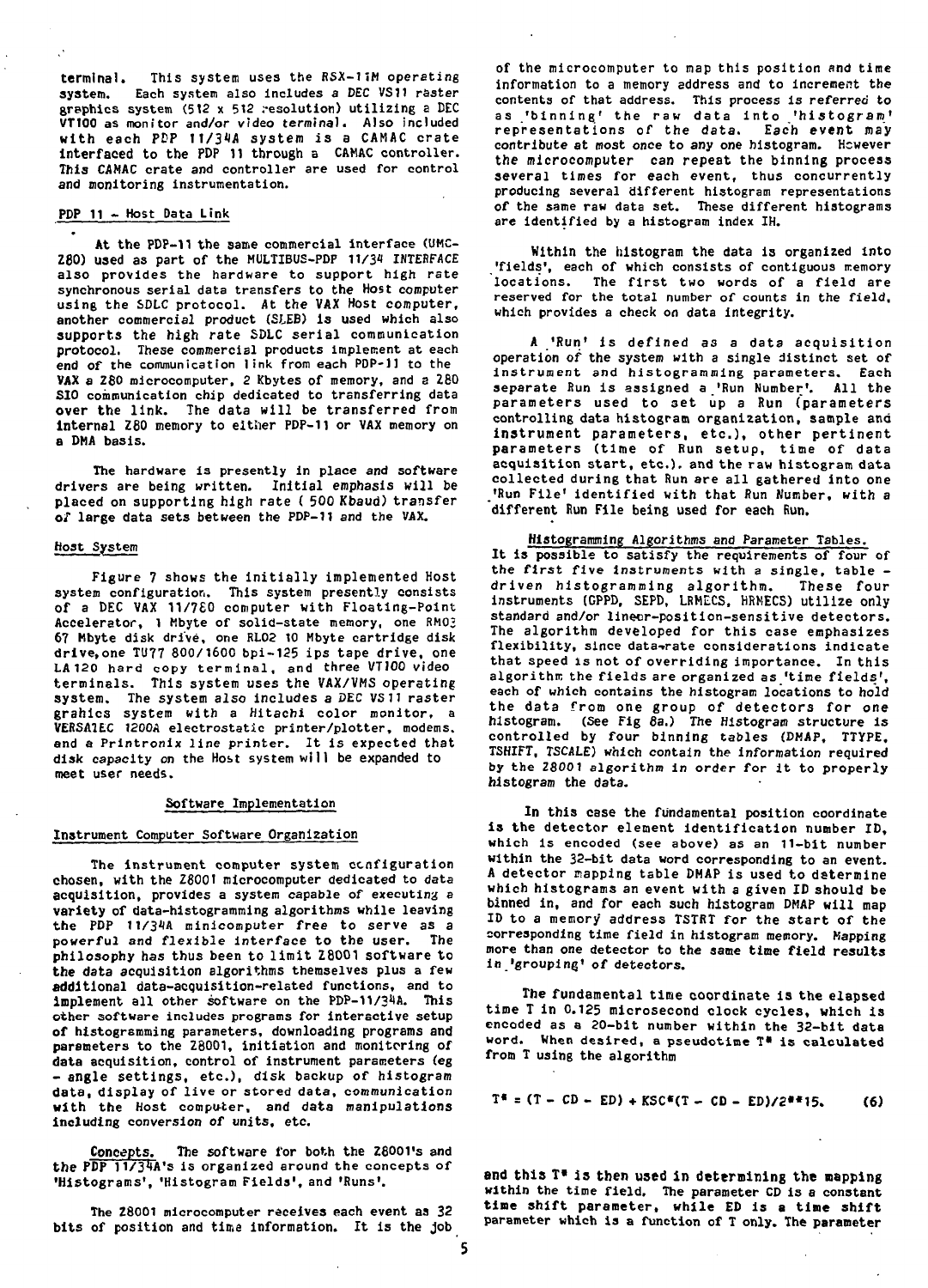only. The parameter KSC is found in the TSCALE table (addressed using ID) while the parameter ED is found in the TSHIFT table (addressed using a scaled T). This format for T\* permits accommodation to the grouping equations (Eqs. 4 or 5) simply by changing the contents of the TSCALE and TSHIFT tables.

The DMAP table also links each ID to an index ITYPE which points to a location in the TTYPE table. This table contains the descriptors which determine how each time field is organized (eg. range of pseudotime values included, parameters to determine channel widths, etc.). If ITYPE = 0 input from that detector ID will not be binned.

These tables are set up by programs in the 11/34A which interact conversationally with the user. After being set up, the tables are written into the header region of the run file for this particular run, where they become a permanent part of the data set for this run. When this run is started, the histogramming algorithm is downloaded to the MULTIBUS system and the tables from this run file are then downloaded to that system as well. The 11/34A then issues a 'start' command to the Z8001 to initiate independent data acquisition.

A second algorithm was developed to histogram data from area-position-sensitive detectors (initially used only for the SCD). The algorithm developed for this case emphasizes histogramning speed rather than flexibility, since data rates are high and the expected uses of the data do not require wide variations in histogram mapping. This algorithm is also table-driven, but the tables used in this case are much larger and provide a direct mapping of the 16-bit raw-time word and the 16-bit raw-position word. The histogram is organized in 'position fields' rather than time fields, as this forsac is better matched to the data display and analysis requirements. This organization is shown in Fig 8b.

The 16-bit time word is used in addressing a look-up table (192 Kbytes long) which maps to the 24 bit address PSTRT for the start of the corresponding position field. The 16-bit position word is used in addressing a word look-up table (128 Kbytes long) to find the 16-bit offset from PSTRT to the channel for this event. In the initial implementation the position and time look-up tables are independent and each event can be binned in only one histogram. Also, at least initially, position mapping is taken to be uniform over the face of the detector, although this is not a fundamental requirement.

Set up of the parameters for the histogramming tables is done with programs on the 11/34A. However, because of the size of the tables, rather than storing the tables themselves in the Run File, only the parameters (eg - position resolution, time resolution, minimum and maximum times, etc.) which define the tables are stored in the Run File. At run time the Z8001 uses these parameters to generate the Tables, which are then stored in the MULTIBUS RAM.

The software is designed so that both types of detectors can be handled (using both algorithms and both types of parameter Tables) concurrently by the Z8001. This permits, for example, the operation of standard beam monitor detectors concurrently with the area-position-sensitive detector on the SCD instrument.

# Host Software

All data analysis software on the VAX 11/780 system is the responsibility of the users. IPNS provides and mainteins software on this system for interfacing with Run Files, communications with the instrument systems and for display.

|                                                                    |                 | Table 1      |              |                   |                  |
|--------------------------------------------------------------------|-----------------|--------------|--------------|-------------------|------------------|
| Instrument <sup>a</sup><br>Detectorsb                              | <b>GPPD</b>     | <b>SEPD</b>  | SCD          | LRMECS            | <b>HRMECS</b>    |
| SD.<br>LPSD(Res)                                                   | $-160$<br>20(8) | $-120$       | $\mathbf{2}$ | $-150$<br>7100(k) | 200<br>7200(4)   |
| APSD (Res)                                                         | 1(256x256)      |              |              |                   |                  |
|                                                                    | $-320$          | $^{\sim}120$ | $-65000$     | ~550              | $-1000$          |
|                                                                    | 8000            | 8000         | 256          | 500               | 1000             |
| $\begin{array}{c} n_d\\ n_t\\ n_t\\ n = n_d\\ n_t \end{array}$     | 2,6M            | 1M           | 16M          | 0.3M              | 1M               |
| $\mathbf{T}^{\text{tot}}_{\text{time-avg}}$ (cts/sec) <sup>c</sup> | $-1500$         | 71000        | $-20000$     | -3000             | $-1000$          |
| $\mathbf{I}^{tot}_{instantaneous}$ (cts/sec) <sup>c</sup>          | $-10^{5}$       | $-10^{5}$    | $-10^{6}$    | $-10^{6}$         | -10 <sup>5</sup> |
| Typical time <sup>d</sup><br>to obtain one histogram               | 1 day           | 1 day        | 4 hrs.       | 5 days            | 10 days          |

<sup>a</sup> GPPD = General Purpose Powder Diffractometer; SEPD = Special Environment Powder Diffractometer;  $SCD =$  Single Crystal Diffractometer; LRMECS = Low Resolution Medium Energy Chopper Spectrometer; HRMECS = High Resolution Medium Energy Chopper Spectrometer.

 $^{\text{b}}$  SD = Standard <sup>3</sup>He-filled gas proportional counters; SPSD = <sup>3</sup>He filled linear position-sensitive gas proportional counters; APSD = area position-sensitive detector ( $^3$ He proportional counter or  $s$ cintillation counter); Res = number of detector elements per detector.

<sup>C</sup> Worst case estimate.

Estimated from experience - includes experiment setup time.

6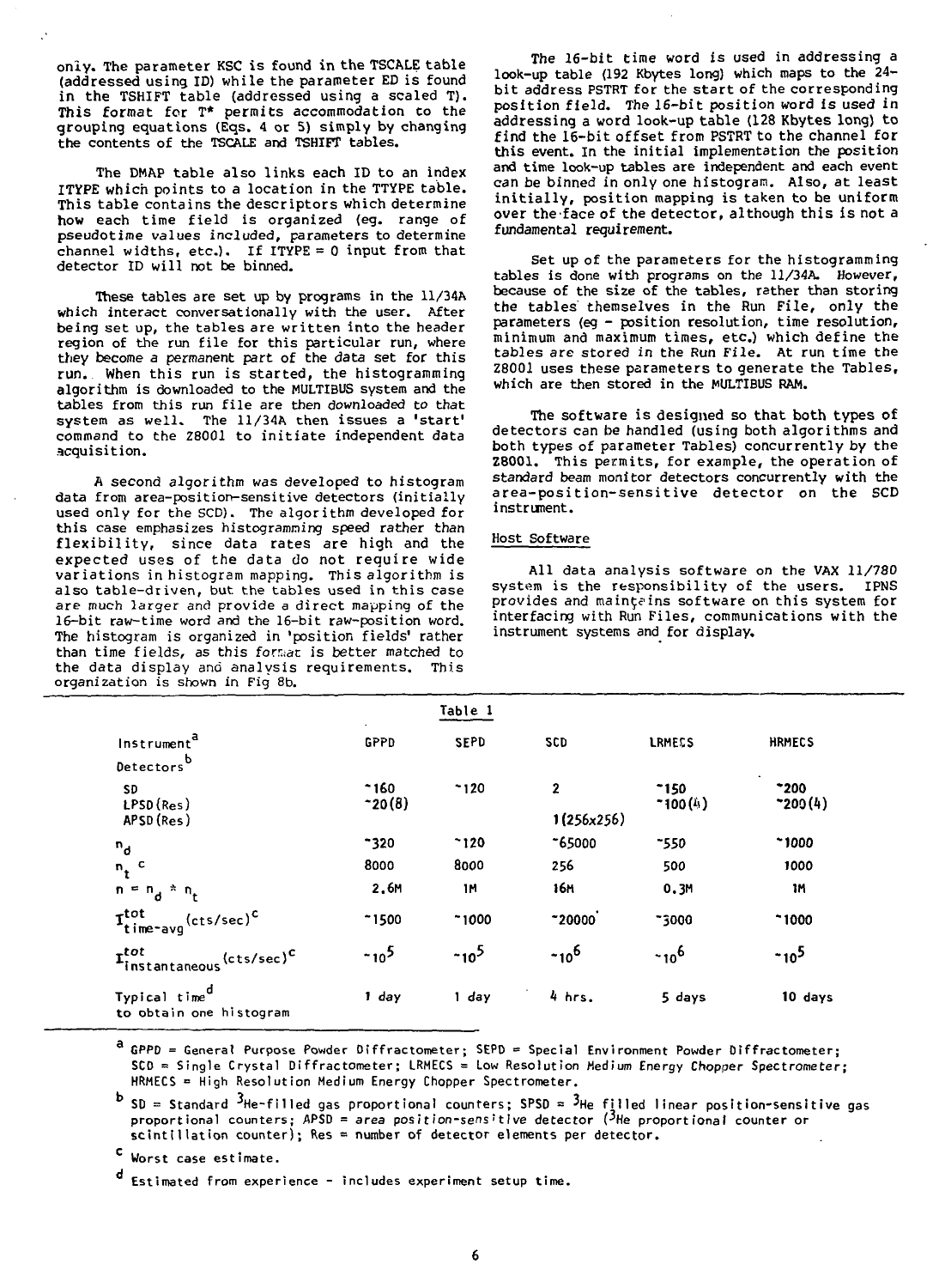# **Figure Captions**

- **Fig. 1 Schematic representation of time-of-f1ight neutron scattering instruments, (a) Powder diffractometer. Neutrons are elastically scattered by the sample. Neutron wavevector magnitudes and directions are determined respectively by the sourcesample-detector flight times and by the scattering angle to the specific detector. (b) Chopper Spectrometer. A specific incident neutron energy is selected by the relative phasing of the source pulse and the chopper-open time. Scattered neutron energies and directions are determined by the chopper-sample-detector flight times and by the detector location, (c) Single Crystal Diffractometer. This instrument Is similar to a powder diffractometer, except that an area-position-sensitive detector is used for precise determination of the directions of wavevectors of scattered neutrons. Detectors for Instrument types (a) and (b) may be linear- position-sensitive detectors if warranted by the requirements for spatial resolution normal to the nominal scattering plane.**
- **Fig. 2 Intense Pulsed Neutron Source (IPNS) Facility. All instrument and Host computer systems are housed in the environmentally controlled areas marked INST COMP and HOST COMP. The area marked RADEFF houses equipment for {he Radiation Effects Facility which is also part of IPNS. Instruments SAD and CAS use previously existing data acquisition systems.**
- **Fig. 3 Oata acquisition system "star" architecture, showing specific hardware implementation.**
- **Fig. h CAMAC data collection portion of Instrument Computer System.**
- **Fig. 5 MULTIBUS portion of Instrument Computer System.**
- **Fig. 6 POP 11/3<sup>1</sup>»A configuration in Instrument Computer System.**
- **Fig. 7 VAX 11/780 Host Computer initial configuration.**
- **Ftg. 8 Schematic representation of the position and time mappings used in generating histograms. (a) Algorithm for standard and linear-position-sensitive detectors. Note the flexibility in channel widths, and in range of t" values histogrammed. Note also the possibility of collecting more than one histogram from the same events. (b) Algorithm for area-posit ton-sensitive detectors.**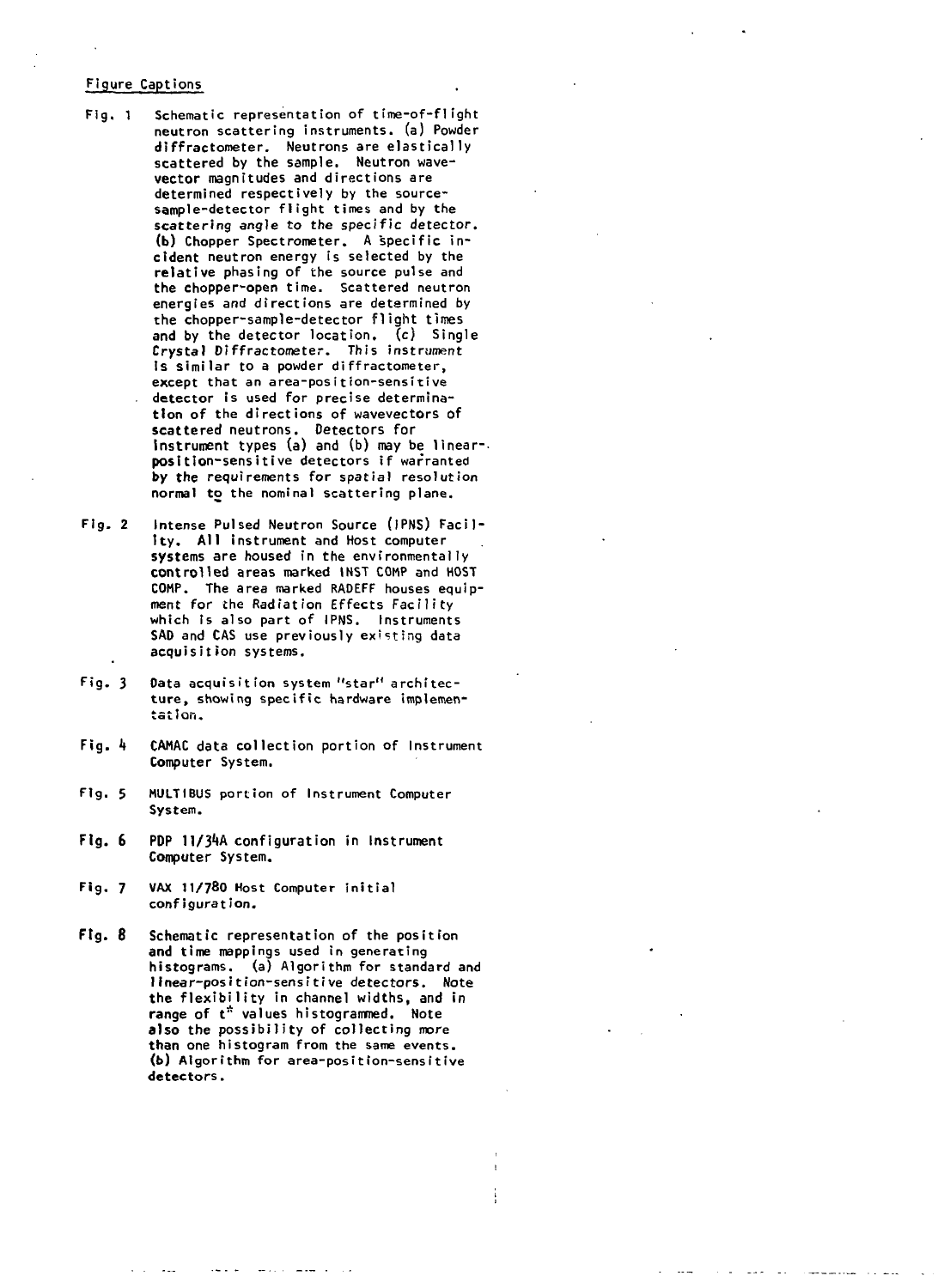**References**

 $\mathbb{R}^3$ 

 $\cdot$ 

**R.T. Daly, J.R. Haumann, K.R. Kraimer, F\R. Lenkszus, W.P. Lidinsky, C.B. Morgan, L.L. Rutledge, P.E. Rynes, and J.W, Tippie. IEEE Transactions on Nuclear Science NS-26, H551 (1979).**

 $\hat{\textbf{v}}$ 

 $\cdot$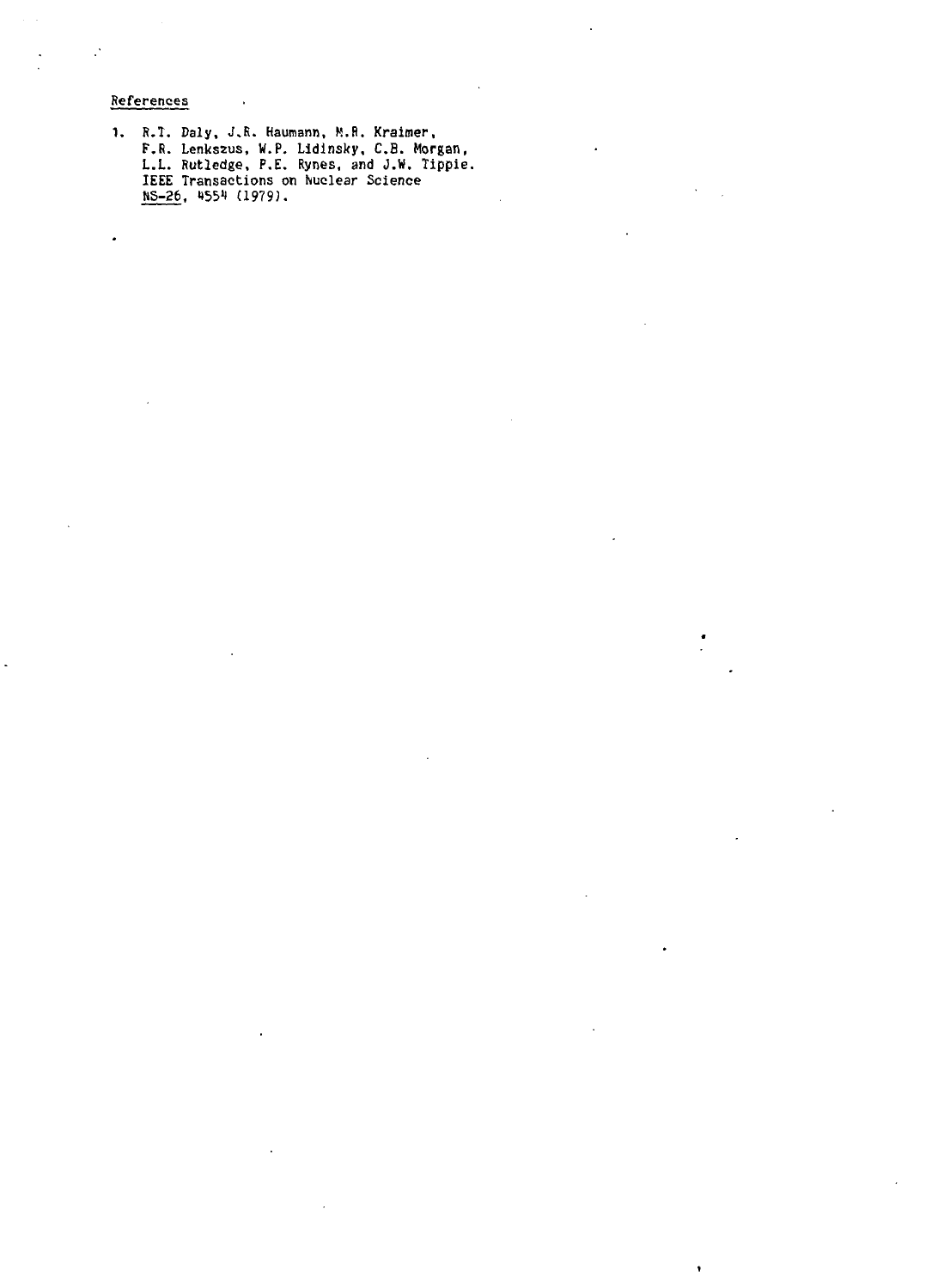

 $\ddot{\phantom{1}}$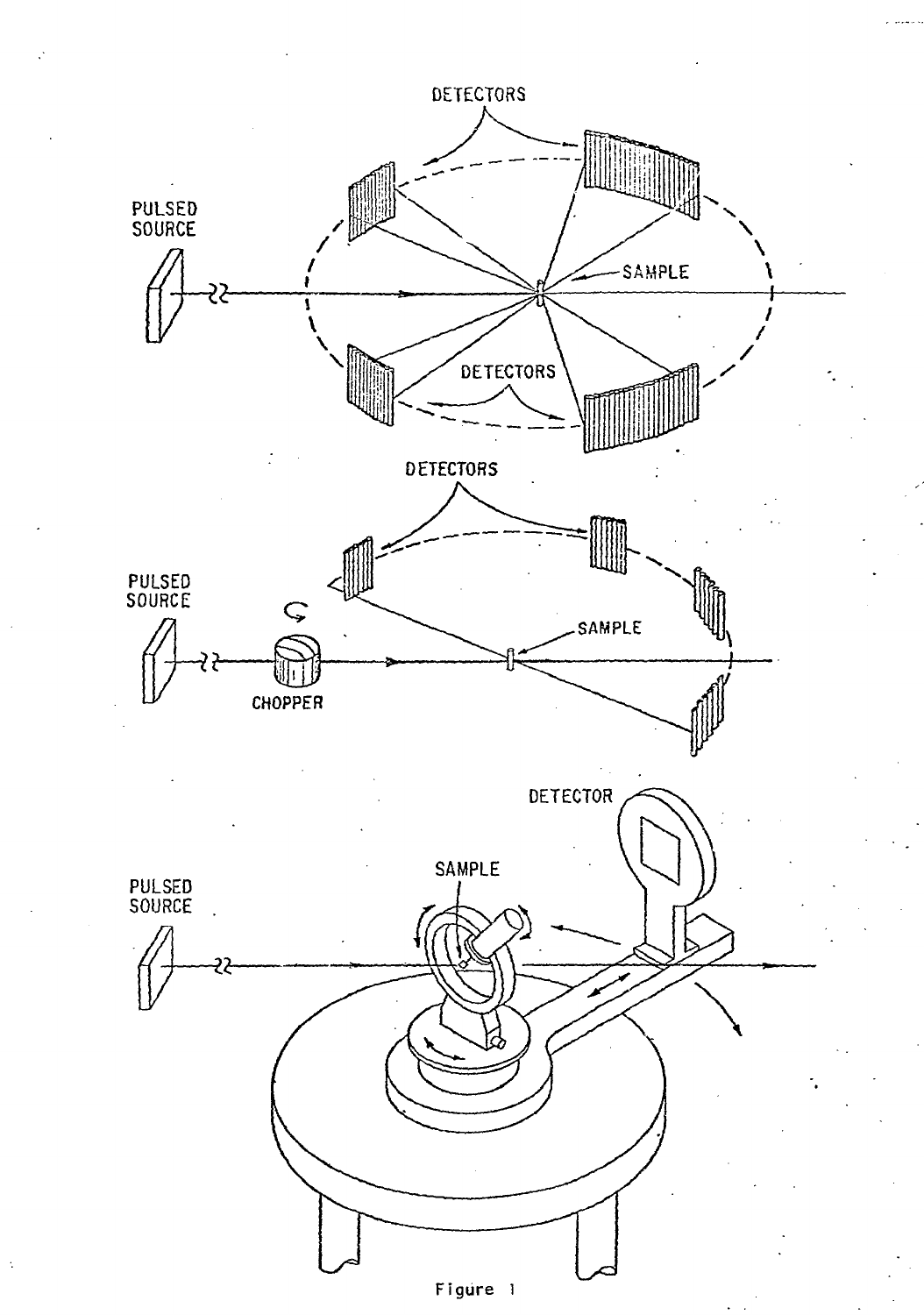

 $\begin{array}{c} \frac{1}{2} \frac{1}{2} \frac{1}{2} \frac{1}{2} \frac{1}{2} \frac{1}{2} \frac{1}{2} \frac{1}{2} \frac{1}{2} \frac{1}{2} \frac{1}{2} \frac{1}{2} \frac{1}{2} \frac{1}{2} \frac{1}{2} \frac{1}{2} \frac{1}{2} \frac{1}{2} \frac{1}{2} \frac{1}{2} \frac{1}{2} \frac{1}{2} \frac{1}{2} \frac{1}{2} \frac{1}{2} \frac{1}{2} \frac{1}{2} \frac{1}{2} \frac{1}{2} \frac{1}{2} \frac{$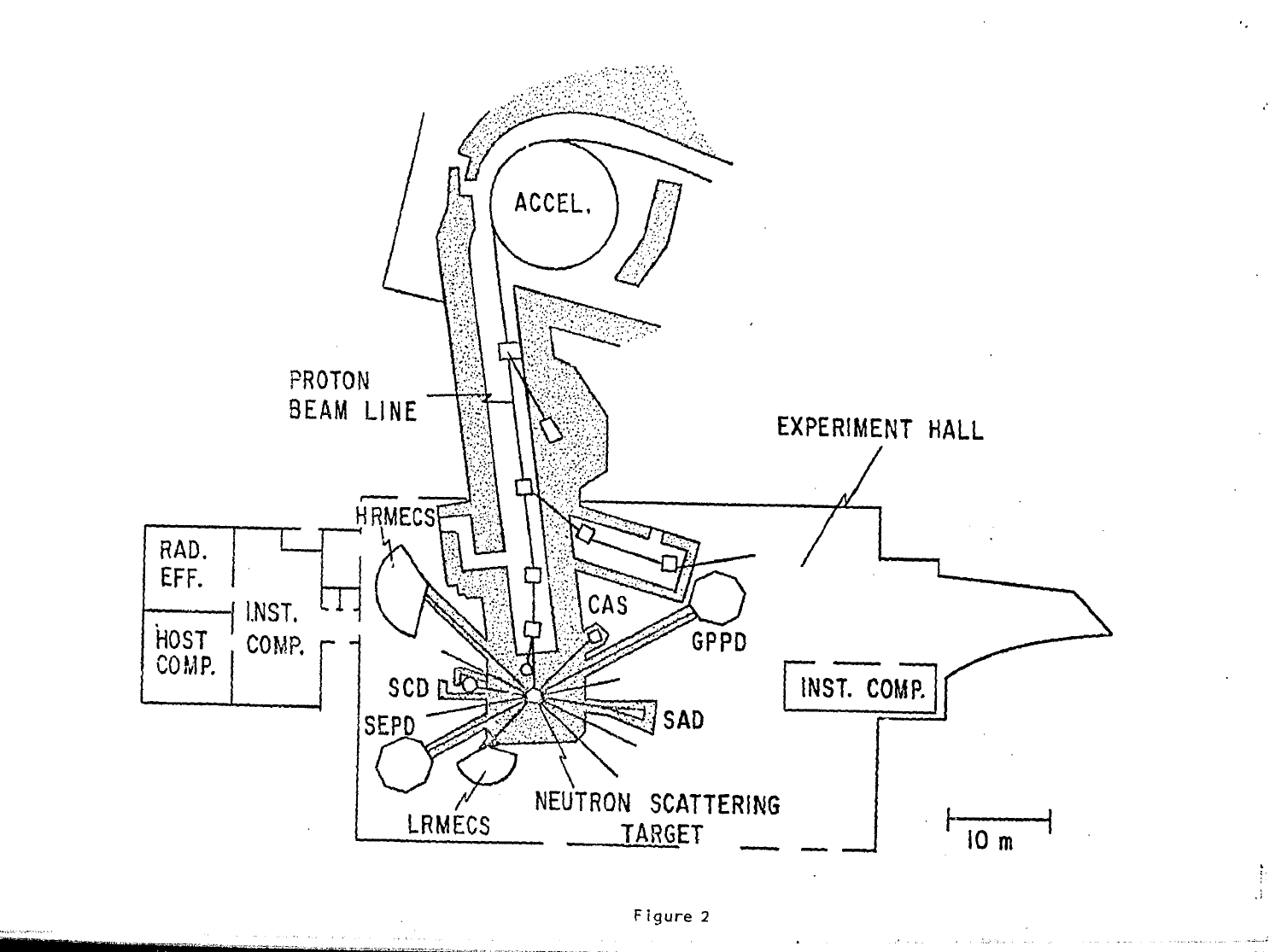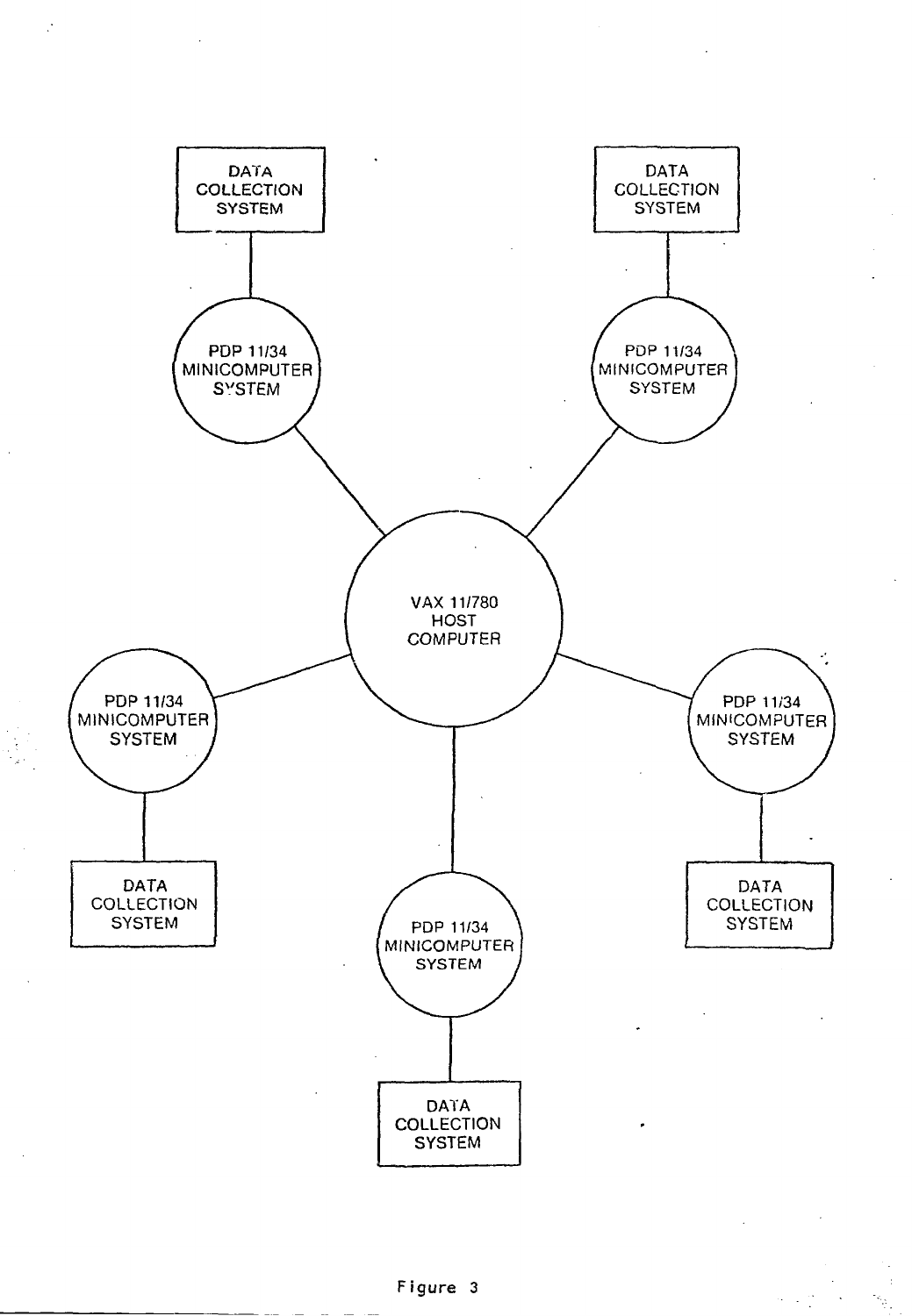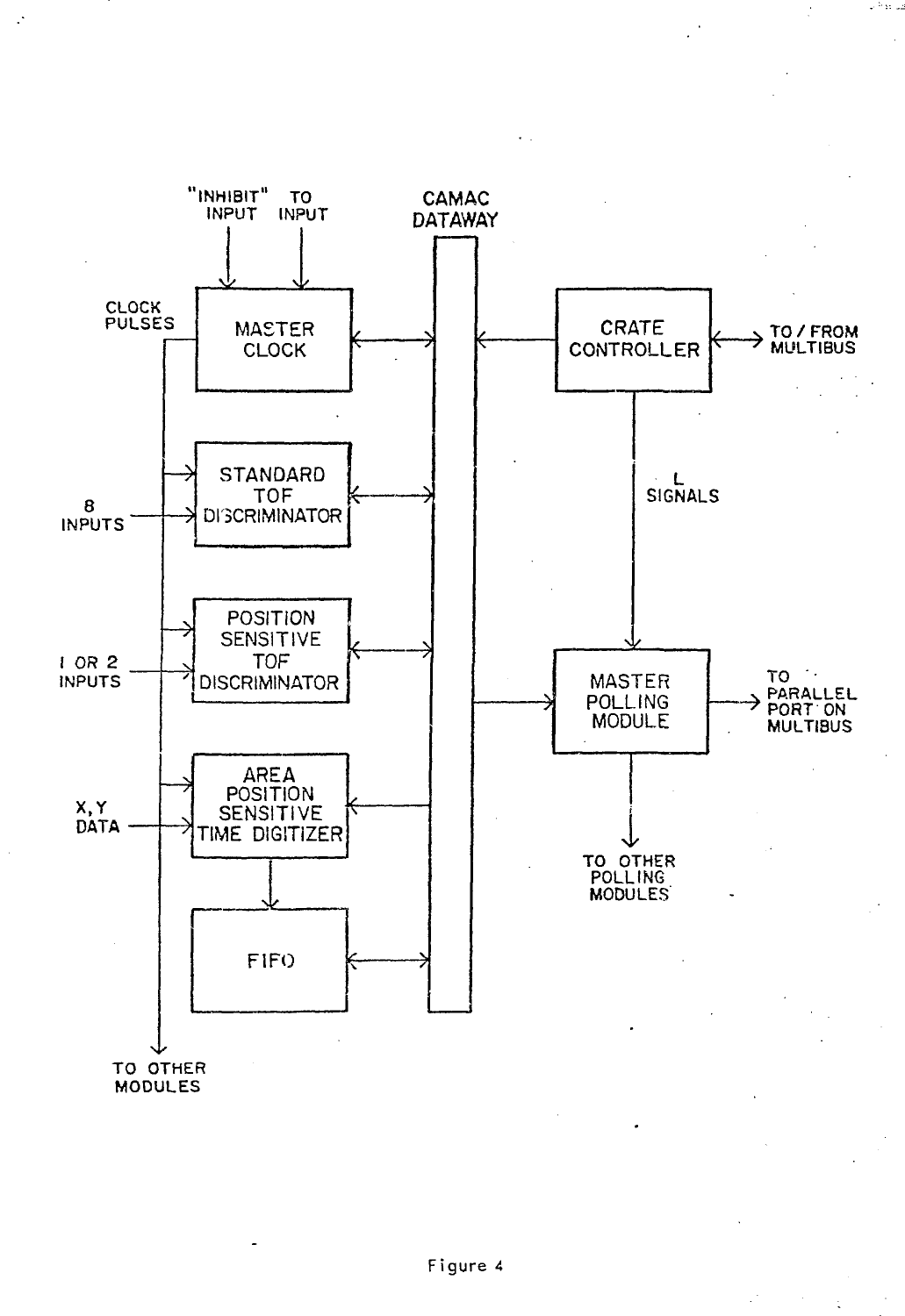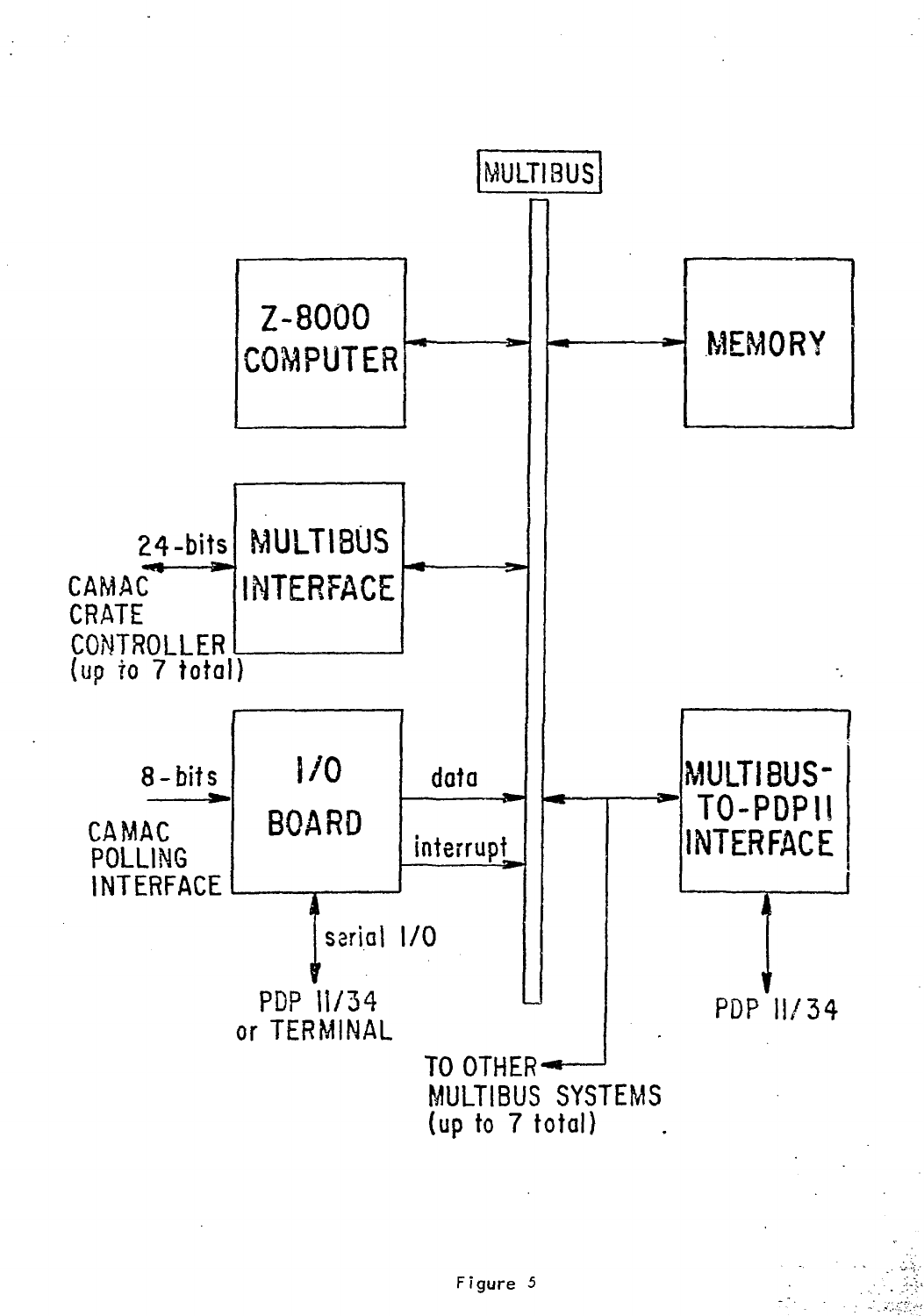

 $\alpha = 1$  $\Delta \sim 10^4$  $\sim 10$ 

<u> 1998 - 19</u>94 - 1994 - 1994 - 1995 - 1996 - 1997 - 1998 - 1999 - 1999 - 1999 - 1999 - 1999 - 1999 - 1999 - 1999

**Contract Contract** 

 $\sim$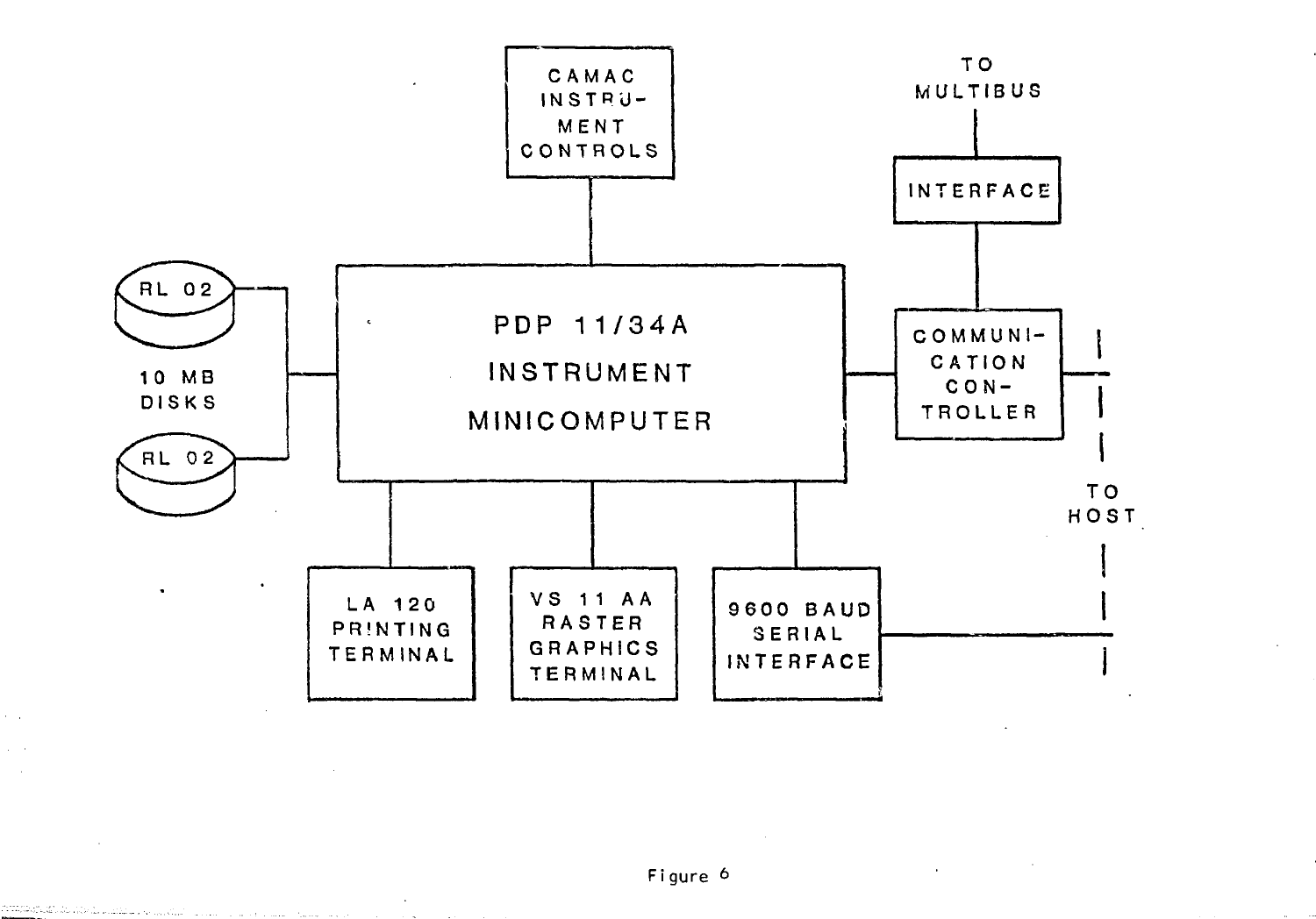

# Figure 7

 $\frac{1}{2} \sum_{i=1}^{n} \frac{1}{i}$ 

 $\mathcal{F}^{\pm}$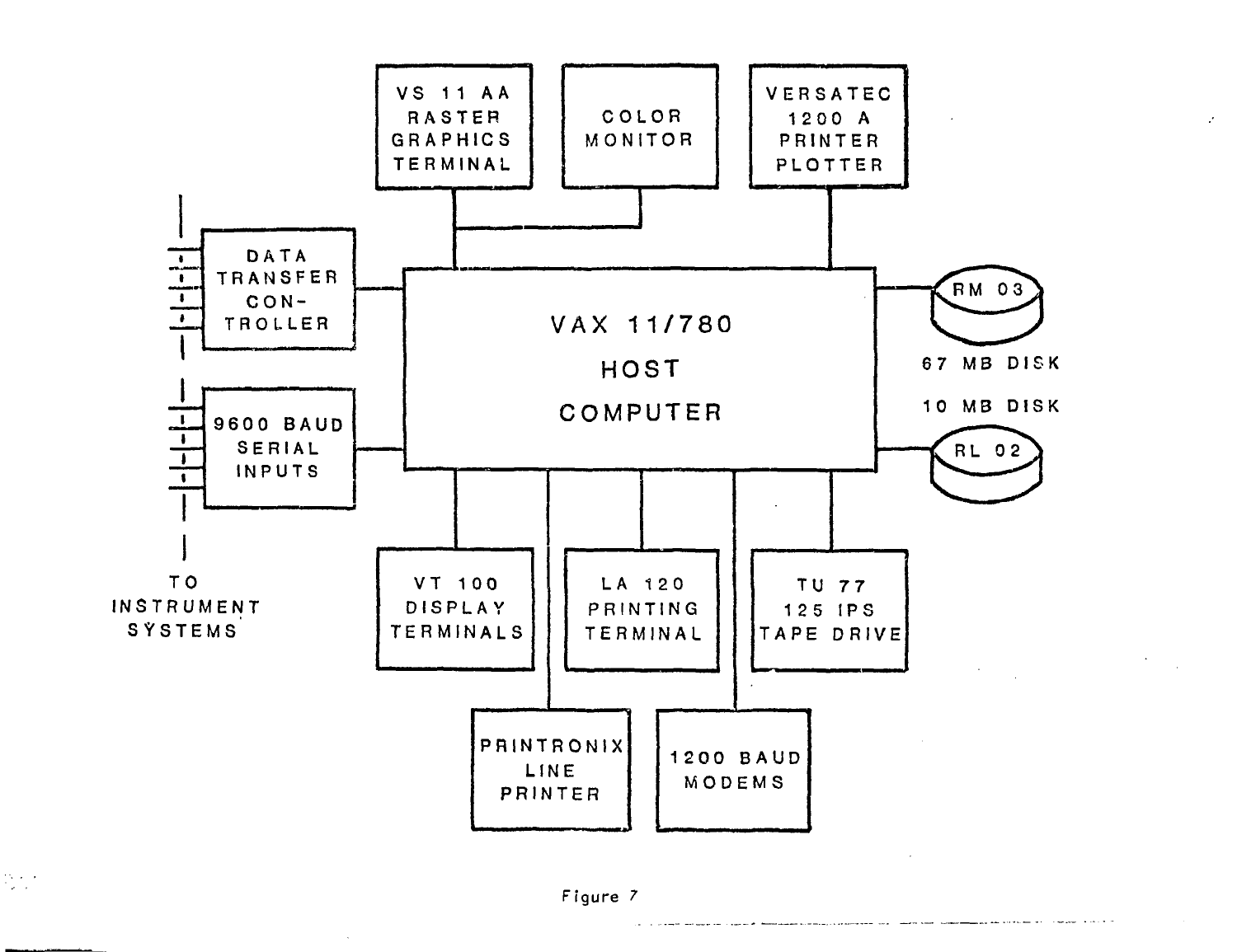